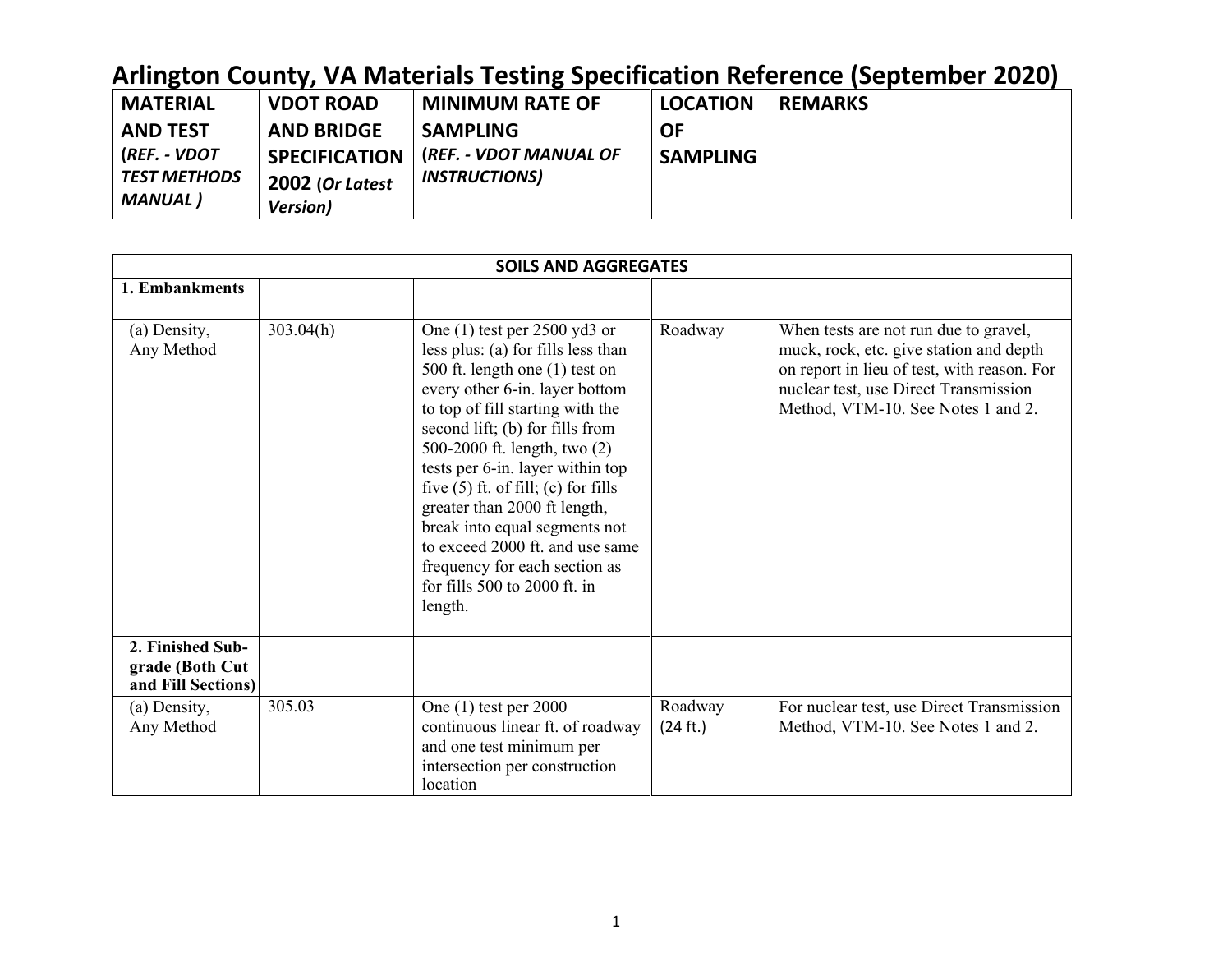| <b>MATERIAL</b>     | <b>VDOT ROAD</b>     | <b>MINIMUM RATE OF</b> | <b>LOCATION</b> | <b>REMARKS</b> |
|---------------------|----------------------|------------------------|-----------------|----------------|
| <b>AND TEST</b>     | <b>AND BRIDGE</b>    | <b>SAMPLING</b>        | <b>OF</b>       |                |
| (REF. - VDOT        | <b>SPECIFICATION</b> | (REF. - VDOT MANUAL OF | <b>SAMPLING</b> |                |
| <b>TEST METHODS</b> | 2002 (Or Latest      | <b>INSTRUCTIONS)</b>   |                 |                |
| <b>MANUAL</b> )     | <b>Version</b> )     |                        |                 |                |

| (b) Density,<br>Any Method<br>(c) Density,                                                                 | 305.03<br>305.03                | One $(1)$ test per continuous<br>section/block/or intersection<br>One $(1)$ test per continuous                                                                                              | Curb, Comb.<br>Curb and<br>Gutter<br>Sidewalk                                                  | For nuclear test, use Direct Transmission<br>Method, VTM-10. See Notes 1 and 2.<br>For nuclear test, use Direct Transmission                                                                 |
|------------------------------------------------------------------------------------------------------------|---------------------------------|----------------------------------------------------------------------------------------------------------------------------------------------------------------------------------------------|------------------------------------------------------------------------------------------------|----------------------------------------------------------------------------------------------------------------------------------------------------------------------------------------------|
| Any Method                                                                                                 |                                 | section/block/or intersection                                                                                                                                                                |                                                                                                | Method, VTM-10. See Notes 1 and 2.                                                                                                                                                           |
| 3. Central Mix<br>Aggregate<br>(Treated or Un-<br>treated) Base,<br>Subbase, and<br><b>Select Material</b> |                                 |                                                                                                                                                                                              |                                                                                                |                                                                                                                                                                                              |
| (a) Density,<br>Any Method                                                                                 | $305.03, 308.03, \&$<br>309.05, | One $(1)$ test per $1/2$ mile or less<br>per continuous lane application<br>width per layer. If testing by<br>nuclear method, each test shall<br>consist of average of five (5)<br>readings. | Roadway.<br>Location of<br>five $(5)$<br>nuclear<br>readings at<br>randomly<br>selected sites. | For nuclear tests, use Backscatter,<br>Control Strip Method, VTM-10. With<br>nuclear method, set up roller pattern and<br>control strip for each layer or lift placed.<br>See Notes 1 and 2. |
| (b) Density,<br>Any Method                                                                                 | $305.03, 308.03, \&$<br>309.05, | One $(1)$ test per continuous<br>section/block/or intersection                                                                                                                               | Curb, Comb.<br>Curb and<br>Gutter                                                              | For nuclear test, use Direct Transmission<br>Method, VTM-10. See Notes 1 and 2.                                                                                                              |
| (c) Density,<br>Any Method                                                                                 | $305.03, 308.03, \&$<br>309.05, | One $(1)$ test per continuous<br>section/block/or intersection                                                                                                                               | Sidewalk                                                                                       | For nuclear test, use Direct Transmission<br>Method, VTM-10. See Notes 1 and 2.                                                                                                              |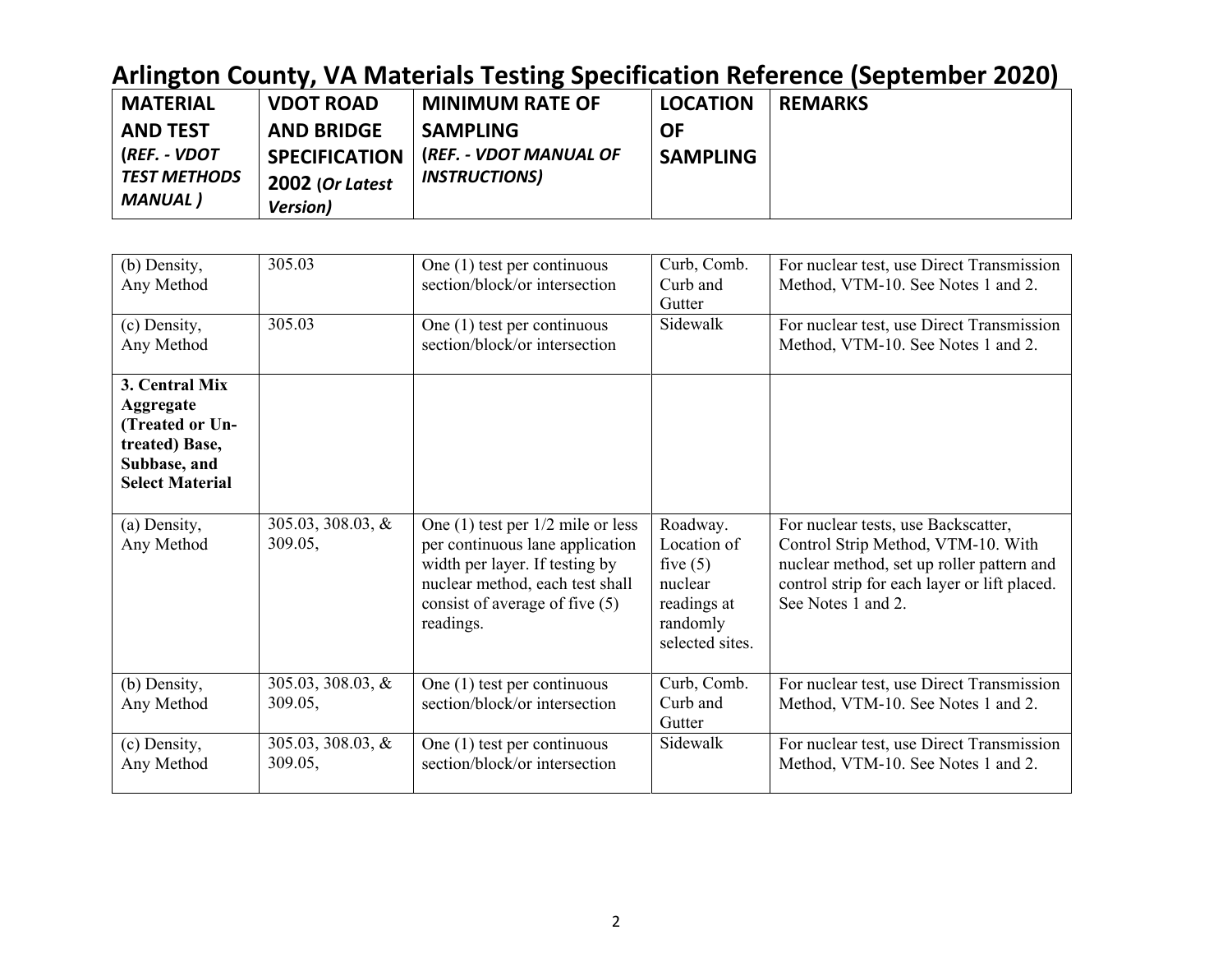| <b>MATERIAL</b> | <b>VDOT ROAD</b>     | <b>MINIMUM RATE OF</b> | <b>LOCATION</b> | <b>REMARKS</b> |
|-----------------|----------------------|------------------------|-----------------|----------------|
| <b>AND TEST</b> | <b>AND BRIDGE</b>    | <b>SAMPLING</b>        | <b>OF</b>       |                |
| (REF. - VDOT    | <b>SPECIFICATION</b> | (REF. - VDOT MANUAL OF | <b>SAMPLING</b> |                |
| TEST METHODS    | 2002 (Or Latest      | <b>INSTRUCTIONS</b>    |                 |                |
| MANUAL)         | <b>Version</b> )     |                        |                 |                |

| 4. Backfill for      | $302.03, 303.04(g)$ , | Minimum one test per lift on      | Alternating  | For nuclear test, use Direct Transmission |
|----------------------|-----------------------|-----------------------------------|--------------|-------------------------------------------|
| <b>Pipes and Box</b> | 401.03(i)             | alternating sides of pipe for     | sides of     | Methods, VTM-10. See Notes 1 and 2.       |
| <b>Culverts</b>      |                       | each 300 feet of pipe or portion  | structure    |                                           |
|                      |                       | thereof. Test pattern is to begin |              | Backfill lifts shall be compacted in      |
|                      |                       | after first 4" compacted layer    |              | horizontal layers not more than 6 inches  |
|                      |                       | above the structures bedding      |              | in thickness, loose measurement. (Or as   |
|                      |                       | and continue to 1' above top of   |              | Specified by the Contract Documents)      |
|                      |                       | pipe or box culvert structure.    |              |                                           |
|                      |                       | For rate of testing greater than  |              |                                           |
|                      |                       | 1' above top of pipe refer to     |              |                                           |
|                      |                       | contract documents and Rate of    |              |                                           |
|                      |                       | Sampling for embankments.         |              |                                           |
| 5. Backfill for      | 302.03, 303.04(g)     | Minimum one test every other      | Perimeter of | To include drop inlets, junction boxes,   |
| <b>Drop Inlets</b>   |                       | lift around the perimeter         | structure    | etc. For nuclear test, use Direct         |
|                      |                       | beginning after the first 4"      |              | Transmission Methods, VTM-10. See         |
|                      |                       | compacted layer above the         |              | Notes 1 and 2.                            |
|                      |                       | bedding and continue to top of    |              |                                           |
|                      |                       | the structure. Stagger tests to   |              | Backfill lifts shall be compacted in      |
|                      |                       | ensure consistent compaction      |              | horizontal layers not more than 6 inches  |
|                      |                       | effort has been achieved.         |              | in thickness, loose measurement. (Or as   |
|                      |                       |                                   |              | Specified by the Contract Documents)      |
| 6. Backfill for      | 302.03, 303.04(g)     |                                   | Perimeter of | For nuclear test, use Direct Transmission |
| <b>Manholes</b>      |                       |                                   | structure    | Methods, VTM-10. See Notes 1 and 2.       |
|                      |                       |                                   |              |                                           |
|                      |                       |                                   |              | Backfill lifts shall be compacted in      |
|                      |                       |                                   |              | horizontal layers not more than 6 inches  |
|                      |                       |                                   |              | in thickness, loose measurement. (Or as   |
|                      |                       |                                   |              | Specified by the Contract Documents)      |
|                      |                       |                                   |              |                                           |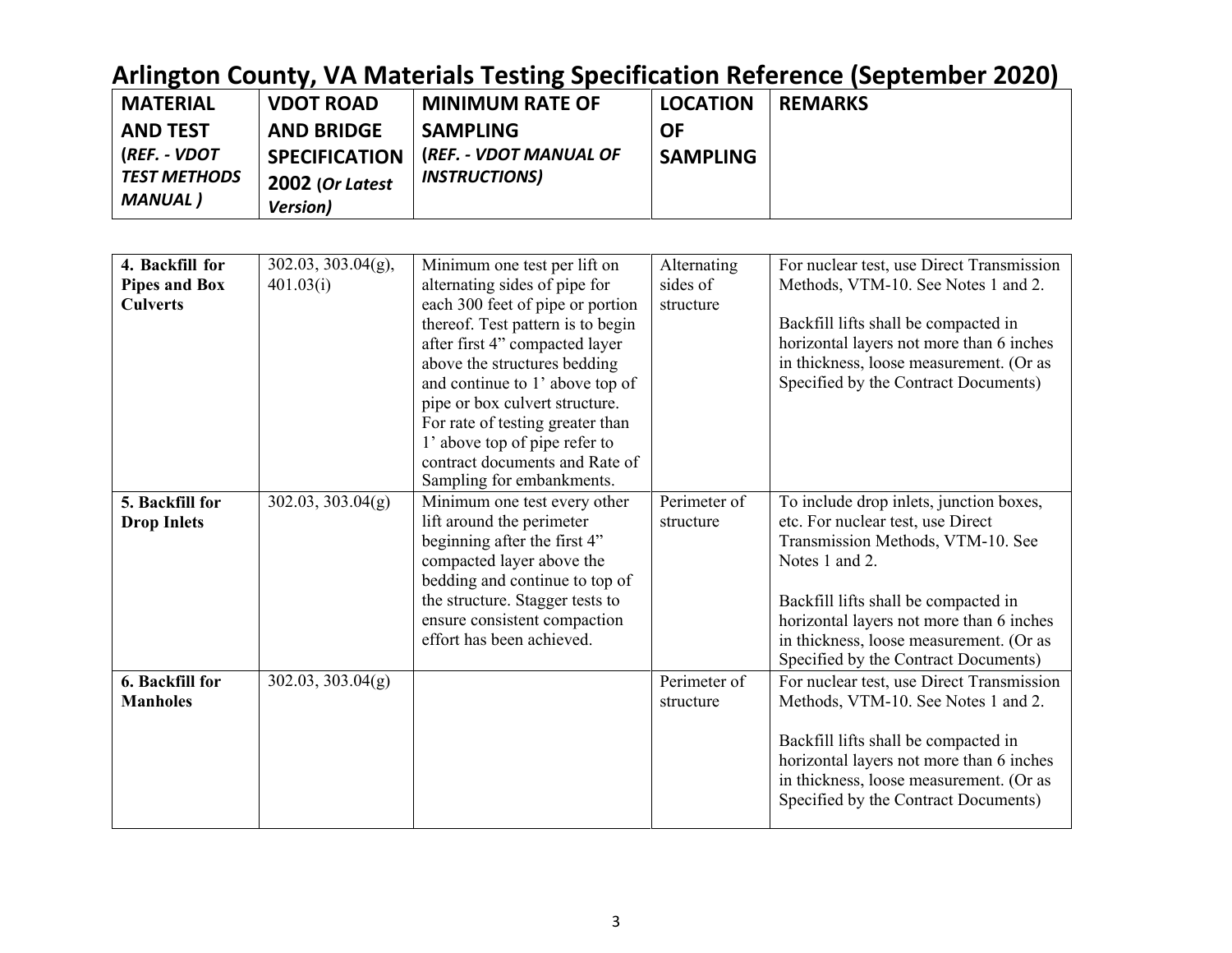| <b>MATERIAL</b>     | <b>VDOT ROAD</b>     | <b>MINIMUM RATE OF</b>        | <b>LOCATION</b> | <b>REMARKS</b> |
|---------------------|----------------------|-------------------------------|-----------------|----------------|
| <b>AND TEST</b>     | <b>AND BRIDGE</b>    | <b>SAMPLING</b>               | <b>OF</b>       |                |
| (REF. - VDOT        | <b>SPECIFICATION</b> | <b>(REF. - VDOT MANUAL OF</b> | <b>SAMPLING</b> |                |
| <b>TEST METHODS</b> | 2002 (Or Latest      | <b>INSTRUCTIONS)</b>          |                 |                |
| MANUAL )            | <b>Version</b> )     |                               |                 |                |

|                                                       |     | <b>HYDRAULIC CEMENT CONCRETE</b>                                         |                                                                  |                                                                                                                                                                                                                                                                                                     |
|-------------------------------------------------------|-----|--------------------------------------------------------------------------|------------------------------------------------------------------|-----------------------------------------------------------------------------------------------------------------------------------------------------------------------------------------------------------------------------------------------------------------------------------------------------|
| 1. Sidewalk,<br>Curb, Comb.<br><b>Curb and Gutter</b> |     |                                                                          |                                                                  |                                                                                                                                                                                                                                                                                                     |
| (a) Temperature<br>Measurements                       | 217 | One test per batch (truck), and<br>when making compressive<br>specimens. | At job site,<br>and prior to<br>placing<br>concrete in<br>forms. | If test on any batch fails, recheck batch<br>immediately before rejecting. Enter<br>results of tests in project records.                                                                                                                                                                            |
| (b) Air Content                                       | 217 | One test per batch (truck),<br>and when making<br>compressive specimens  | At job site,<br>and prior to<br>placing<br>concrete in<br>forms  | Any of 3 approved methods may be<br>used for this test. However, with any<br>test method used, with readings<br>indicating concrete to be outside of<br>specification must be confirmed first<br>with test by Pressure Method before<br>rejection of concrete. Enter results in<br>project records. |
| (c) Consistency<br>(Slump Test).                      | 217 | One test per batch (truck), and<br>when making compressive<br>specimens. | At job site,<br>and prior to<br>placing<br>concrete in<br>forms. | If test on any batch fails, recheck batch<br>immediately before rejecting. Enter<br>results in project records.                                                                                                                                                                                     |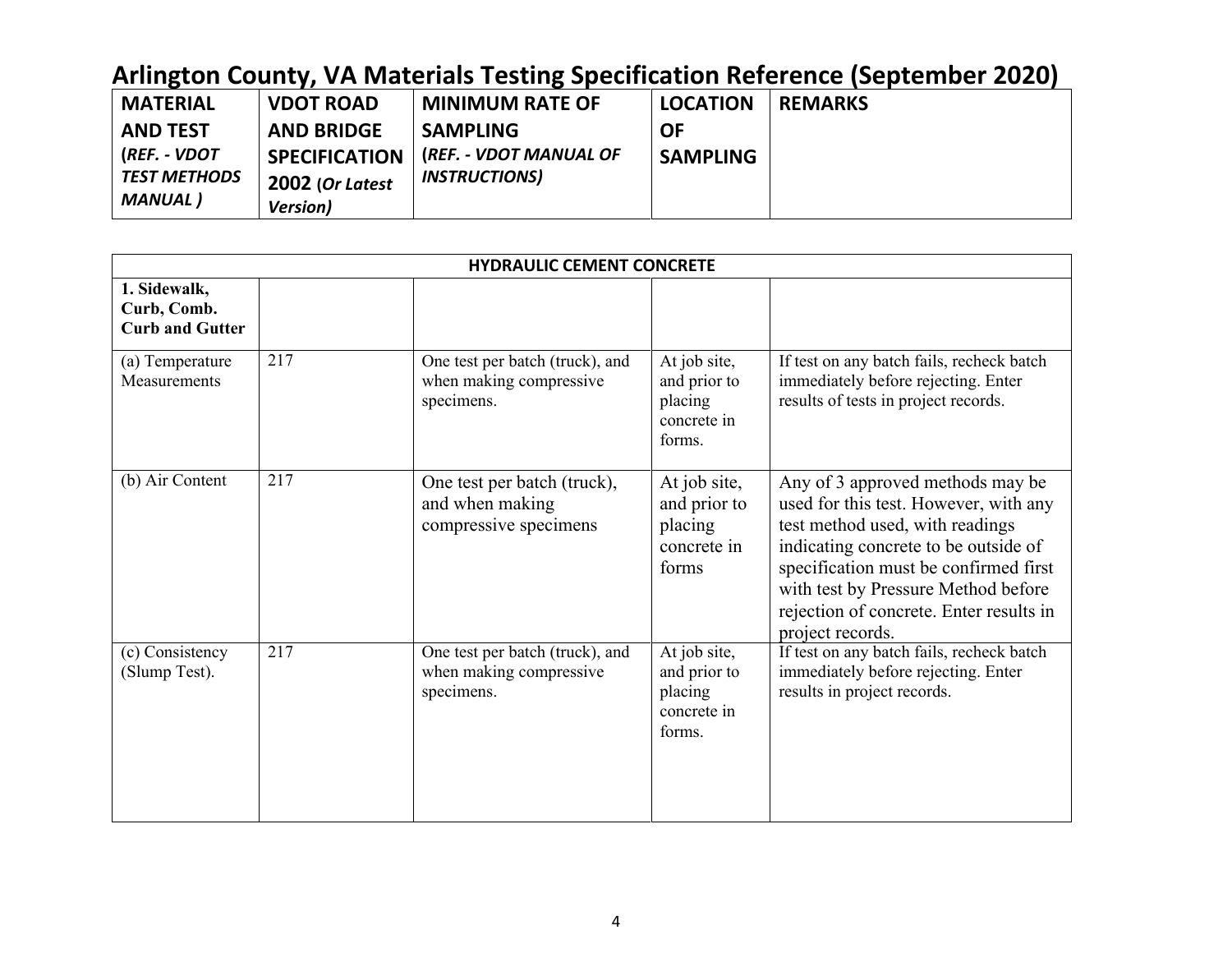| <b>MATERIAL</b>     | <b>VDOT ROAD</b>     | <b>MINIMUM RATE OF</b> | <b>LOCATION</b> | <b>REMARKS</b> |
|---------------------|----------------------|------------------------|-----------------|----------------|
| <b>AND TEST</b>     | <b>AND BRIDGE</b>    | <b>SAMPLING</b>        | OF              |                |
| (REF. - VDOT        | <b>SPECIFICATION</b> | (REF. - VDOT MANUAL OF | <b>SAMPLING</b> |                |
| <b>TEST METHODS</b> | 2002 (Or Latest      | <b>INSTRUCTIONS</b>    |                 |                |
| MANUAL )            | <b>Version</b> )     |                        |                 |                |

| (d) Compressive<br>Strength | 217 | For miscellaneous concrete, one At job site.<br>set of 3 cylinders shall be made<br>for each 250 cubic yards, with a<br>minimum of one set of 3 per<br>day. Any one set to be made<br>from same batch.<br>For structural concrete, one set<br>of 3 cylinders shall be made for<br>each 100 cubic yards of<br>concrete placed, with a<br>minimum of 2 sets of 3<br>cylinders each per structure per<br>class of concrete. Any one set<br>to be made from same batch. | Molding and Curing<br>Molds shall be placed on a rigid<br>horizontal surface free from vibration<br>and other disturbances during the first<br>24 hours, all test specimens shall be<br>stored under conditions that maintain<br>the temperature immediately adjacent<br>to the specimens in the range of $60°$<br>to 80 <sup>°</sup> , and prevent loss of moisture.<br><b>Testing</b><br>Except when high-early strength<br>concrete is specified, compressive<br>strength testing will be performed at<br>28 days. |
|-----------------------------|-----|---------------------------------------------------------------------------------------------------------------------------------------------------------------------------------------------------------------------------------------------------------------------------------------------------------------------------------------------------------------------------------------------------------------------------------------------------------------------|-----------------------------------------------------------------------------------------------------------------------------------------------------------------------------------------------------------------------------------------------------------------------------------------------------------------------------------------------------------------------------------------------------------------------------------------------------------------------------------------------------------------------|
|                             |     |                                                                                                                                                                                                                                                                                                                                                                                                                                                                     |                                                                                                                                                                                                                                                                                                                                                                                                                                                                                                                       |
|                             |     |                                                                                                                                                                                                                                                                                                                                                                                                                                                                     |                                                                                                                                                                                                                                                                                                                                                                                                                                                                                                                       |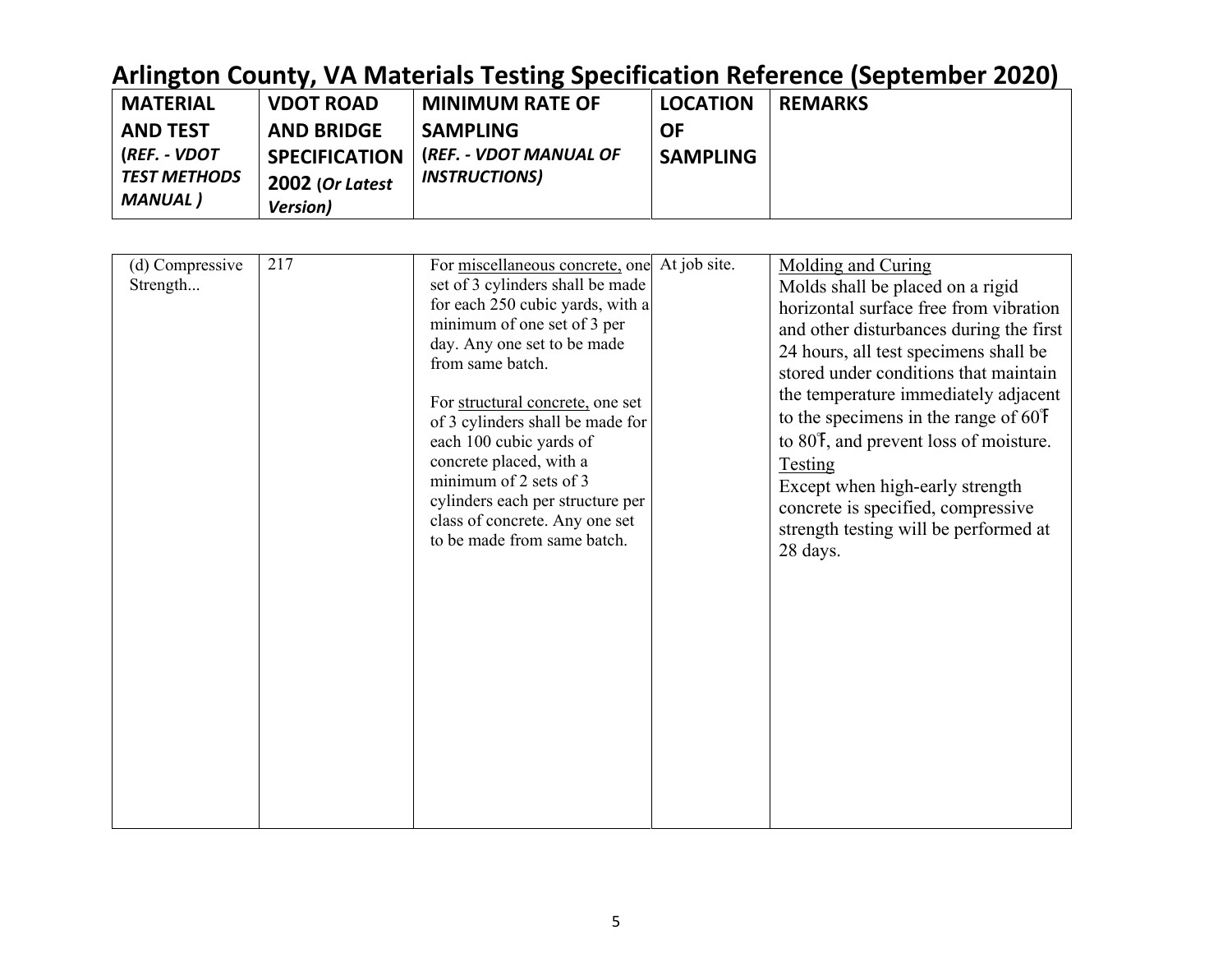| <b>MATERIAL</b>     | <b>VDOT ROAD</b>     | <b>MINIMUM RATE OF</b> | <b>LOCATION</b> | <b>REMARKS</b> |
|---------------------|----------------------|------------------------|-----------------|----------------|
| <b>AND TEST</b>     | <b>AND BRIDGE</b>    | <b>SAMPLING</b>        | <b>OF</b>       |                |
| (REF. - VDOT        | <b>SPECIFICATION</b> | (REF. - VDOT MANUAL OF | <b>SAMPLING</b> |                |
| <b>TEST METHODS</b> | 2002 (Or Latest      | <b>INSTRUCTIONS)</b>   |                 |                |
| MANUAL )            | <b>Version</b> )     |                        |                 |                |

|                                                                                                                                   |                                                                      | <b>ASPHALT PAVEMENT</b>                                                                                                                                                                                                                                                   |                                                                                |                                                                                                                                                                                                                       |
|-----------------------------------------------------------------------------------------------------------------------------------|----------------------------------------------------------------------|---------------------------------------------------------------------------------------------------------------------------------------------------------------------------------------------------------------------------------------------------------------------------|--------------------------------------------------------------------------------|-----------------------------------------------------------------------------------------------------------------------------------------------------------------------------------------------------------------------|
| (a) In-Place<br><b>Pavement Density</b><br>by Nuclear<br>Method<br>(Roller Pattern)/<br>(Control Strip)<br>(Asphalt)<br>Pavement) | Roads and Bridges<br>Section 315.05<br><b>VTM-76</b><br>AASHTO T-166 | Establish Roller pattern and<br>Control Strip according to<br>VTM-76. Ten (10) stratified<br>random sample to establish<br>target density. Verify minimum<br>density achieved with cores per<br>VTM-76.<br>QC technician shall be certified<br>and pass State proficiency | Field                                                                          | Contractor/Asphalt Producer shall<br>provide Certified Asphalt Paving<br>Technician for density testing                                                                                                               |
| (b) In-place<br><b>Pavement Density</b><br>by Nuclear<br>Method and/or<br>VDOT cores Test<br>Section)<br>(Asphalt<br>Pavement)    | Roads and Bridges<br>Section 315.05<br><b>VTM-76</b><br>AASHTO T-166 | <b>Test Section-</b><br>Lot Size: 5000 ft. per Lane<br>width.<br>Ten (10) stratified random<br>samples per lot for nuclear<br>gauge and/or five(5) stratified<br>random plug/cores per lot<br>QC technician shall be certified<br>and pass State proficiency              | Field                                                                          | Contractor/Asphalt Producer shall<br>provide Certified Asphalt Paving<br>Technician for density testing                                                                                                               |
| (c) Temperature<br>Measurements                                                                                                   | Roads and Bridges<br>211.08                                          | One temperature measurement<br>initially on first and fifth loads,<br>each type mix each production<br>day, and thereafter minimum of<br>one per hour of production time<br>for each mix type, by<br>Producer's Certified Asphalt                                         | $QC -$<br>Processing or<br>mixing plant<br>from back of<br>truck<br>QA - Field | The Contractor should take and<br>record temperature measurements of<br>the asphalt concrete at the beginning<br>of paving operations and thereafter at<br>a rate of not less than one<br>measurement every hour. The |